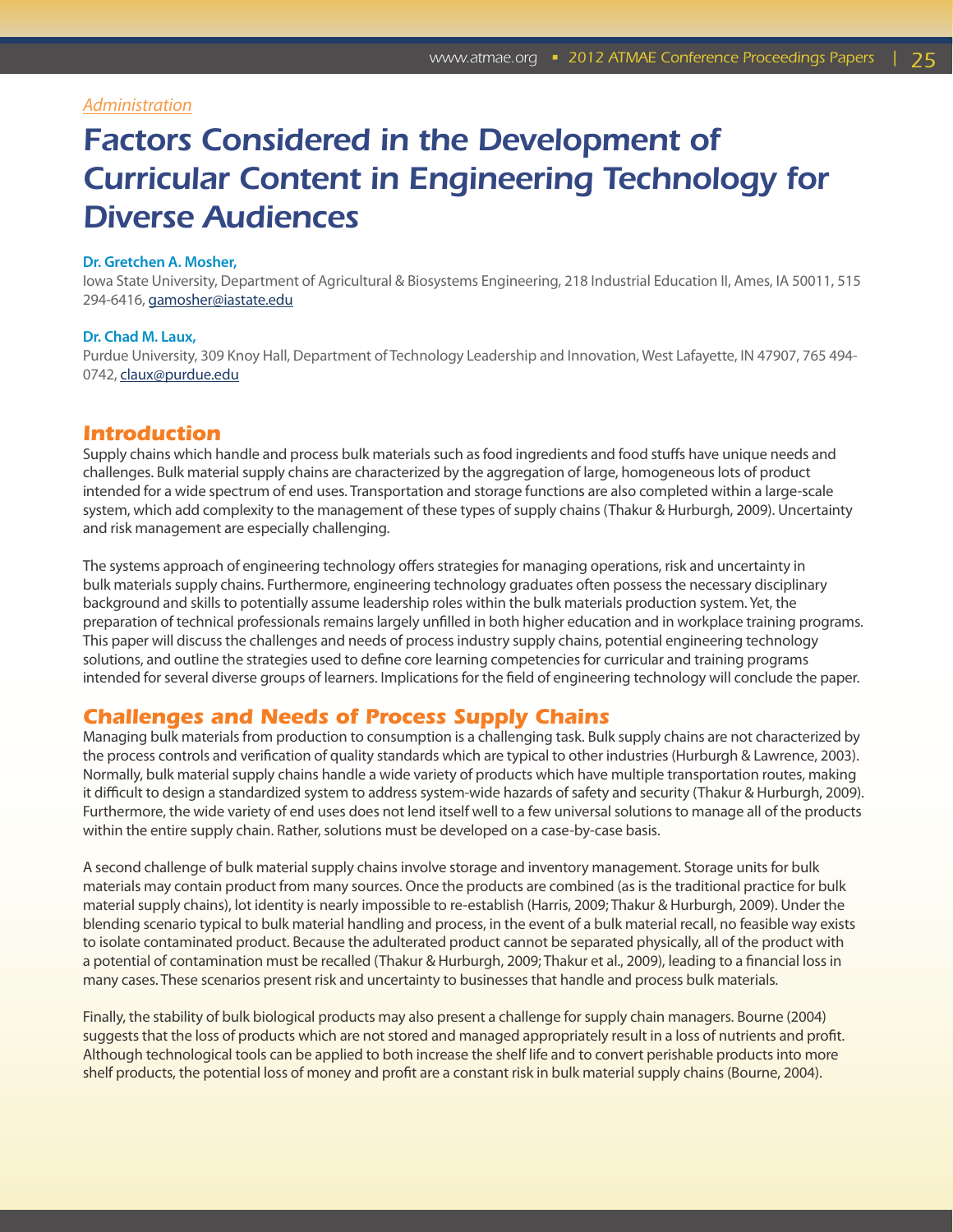Additionally, when contamination or adulteration incidents occur, the bulk material supply chain is not well equipped to identify or measure low concentration consumer safety events. Threats occurring to consumer safety from bulk materials are often not large in their initial scope, but the magnitude of the incident may increase rapidly, resulting in a large financial loss for the firm or firms involved. Even with minor incidents, the unique characteristics of the bulk material supply chain make it difficult to isolate and control hazards that do arise (Thakur et al., 2009).

Although prescriptive and control-point based interventions may play some role in a process-based supply chain systems, they cannot address the multi-tiered need for identification, quantification, control and management of bulk material safety and quality risks (Sperber, 2005; Anderson, 2009). A move away from prescriptive-based interventions in favor of a process and systems-based approach has shown promise in the ability to address bulk material and food safety risks (Thakur et al., 2009).

## *Engineering Technology Can Address Industry Needs*

Bulk material supply chains have unique and multi-faceted needs. Foster's (2008) definition of the systems-based approach of quality management involves managing the interacting aspects of supply chains to enhance the performance of suppliers and customers. Laux (2007), Laux, Mosher and Hurburgh (2008), and Laux and Hurburgh (2010) demonstrated that quality management systems could play a positive role in managing process-based supply chains by improving inventory management and managing legislative requirements.

Thakur and Hurburgh (2009) agreed with these findings, and further concluded that a key component of improved performance among all participants in the supply chain is an enhanced system of information exchange, with a specific focus on linking units of output with explicit units of input. Bertolini, Bevilacqua, & Massini (2006) also proposed that successful supply chain systems for bulk materials must facilitate a rapid information exchange between participants. Creating a system conducive to quick information exchange involves the integration of several important factors. Engineering technology programs offer a systems approach for addressing several long-standing quality and safety issues in the bulk material supply chain (Laux & Hurburgh, 2010; Thakur et al., 2009). Process-based activities such as statistical process control, mathematical modeling, procedural and design protocols, and the multidisciplinary integration of theories in management and cost analysis are required components of an ATMAE accredited engineering technology degree program (ATMAE Accreditation Handbook, 2009, p 18). Furthermore, the multidisciplinary focus of engineering technology programs have the ability to produce professionals who are able to design, develop, measure, and evaluate multiple interacting systems. The ability to balance the management of quality with the management of risk allows engineering technology professionals to improve and optimize current bulk material supply chain processes and practices.

Specific to the field of engineering technology, Meier, Williams and Singley (2004) suggest that a systemic model of understanding and evaluation of the practice of supply chain management is needed for significant improvement in the field. Callahan, Amos, and Strong (2004) add that preparation of students to work in this area should expand to include greater coverage of quality-related issues such as capability analysis and statistical process control. A greater exposure to hands-on problem solving, an increase in context and product-specific experiences, and a better integration of statistical theory into a quality environment are proposed by Callahan and Strong (2004) to improve the undergraduate preparation in quality management and quality processes.

A 1999 study by Zagari and Hayes revealed that student perceptions align with faculty thoughts on engineering technology strengths and needed improvements. Those surveyed listed hands-on, practical problems as something they would like to see more of in technology programs. However, Zagari and Hayes (1999) also found that students were overall very pleased with the balance of technical and laboratory courses as well as the multidisciplinary focus of industrial technology programs.

The next section will briefly describe the approach used to develop core learning competencies for students entering the bulk material supply chain workforce. Bulk material supply chain workers come from a variety of educational levels. To ensure a broad representation of perspectives, the opinions of academic and industrial stakeholders were sought. The competencies discussed below are the result of these stakeholder round table discussions.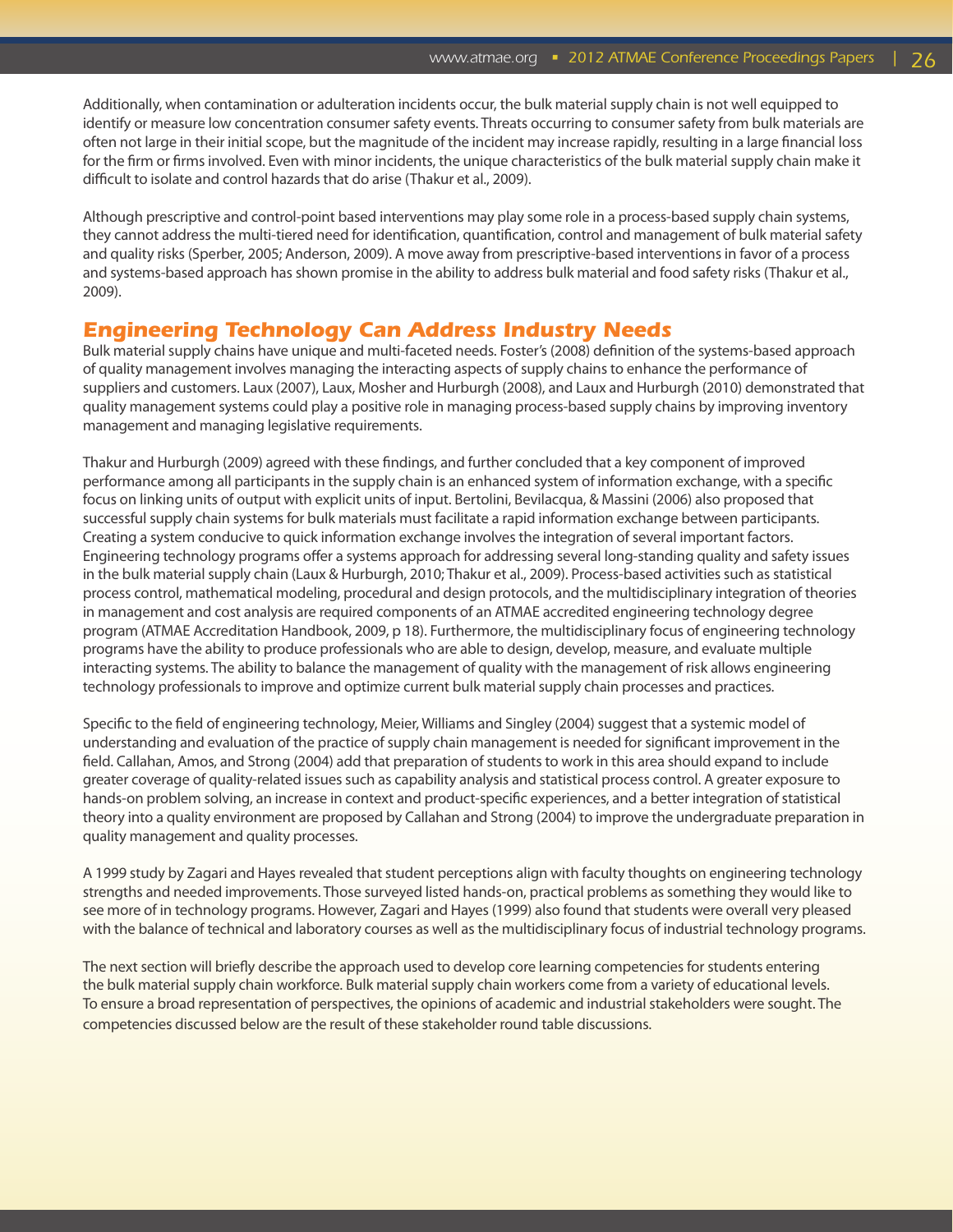# *Core Learning Competencies for Engineering Technology Students*

The Engineering Technology student today must have a broad based education; yet culminate in advanced and technical instruction to meet the needs of the bulk material, food, and food stuff industry. The pathway to a 4-year degree varies with the college student today arriving in a baccalaureate program through many means: direct from high school, as a returning adult upgrading or revising a career set, or coming through a two-year associate degree program (National Center for Educational Statistics, 2012). Adults already working in the industry may also be in need of re-training programs to better prepare them for challenges that did not exist when they started in their chosen occupation (Patel, 2010).

## *Core Competencies for College Students*

Approximately 40 companies representing the bulk material, food, and foodstuff industry were brought together to help identify competencies for Engineering Technology graduates. At each round table session, the participants were charged with answering two questions:

- 1) What knowledge should the Engineering Technology graduate possess?
- 2) What skills should the Engineering Technology graduate be able to perform?



The initial response from industrial and academic stakeholders was that while the specific pedagogical process may differ by group of student, a stronger set of competencies could be created if the classification system was by skill area rather than by student group. The professional skills noted are not unique to bulk materials, food, or foodstuff, or even the technical level of a student. The first list of "professional skills" competencies broadly represents the knowledge and skills required for a student to engage in an occupation or career. The areas of "technical skills" and "advanced technical skills" are more unique to the field of engineering technology and the bulk materials supply chain. Figure 1 illustrates the pathway identified by the round table participants.

The technical skills and knowledge presented are the result of the types of stakeholders present. More specifically, different employers have different needs and their opinions on what workers should know may vary. Therefore, the competencies listed are not necessarily skills needed for every work environment. Nevertheless, the technical competencies represent the broad categorical set of knowledge and skills required for the 21st century STEM professional. These professionals will work in an industry sector that is open to the needs and desires of globalization so that they may tap into a competitive, skilled, and globally-minded workforce.

The "advanced technical" competencies represent the ultimate learning objective for the advanced, technical person working in this sector. Thematically, these areas are not mutually exclusive, nor should they be treated as such. In addition to the curriculum as a connector of these areas, one thing that the educator must also be mindful of is, regardless of the student level (Associates, Bachelors, or Adult), the student must be employable (Brumm, Hanneman, & Mickelson, 2006). Thus, the path to higher education for the technical student must contain relevant and technically advanced content, yet still prepare a well-rounded professional.

Competency-based education is increasingly being used in diverse learning environments (Boyatzis, 2008). Brumm, Mickelson, Steward, and Kaleita (2006) describe competency-based education as a focus on what students are expected to know or do by the time they complete the program, rather than simply measuring the completion of a specified sequence of learning modules. Competency-based learning requires the definition of learning objectives and then an alignment of the learning outcomes with the skills identified as important for potential employees. One key advantage to competency-based learning is its transparency. This means that all parties understand the learning goals and are given a clear map of how the learning will take place (Brumm et al., 2006). Measureable assessment and the opinion of external stakeholders are the major bases for evaluation of competency-based learning models. The competencies identified by the round table groups are shown in Table 1.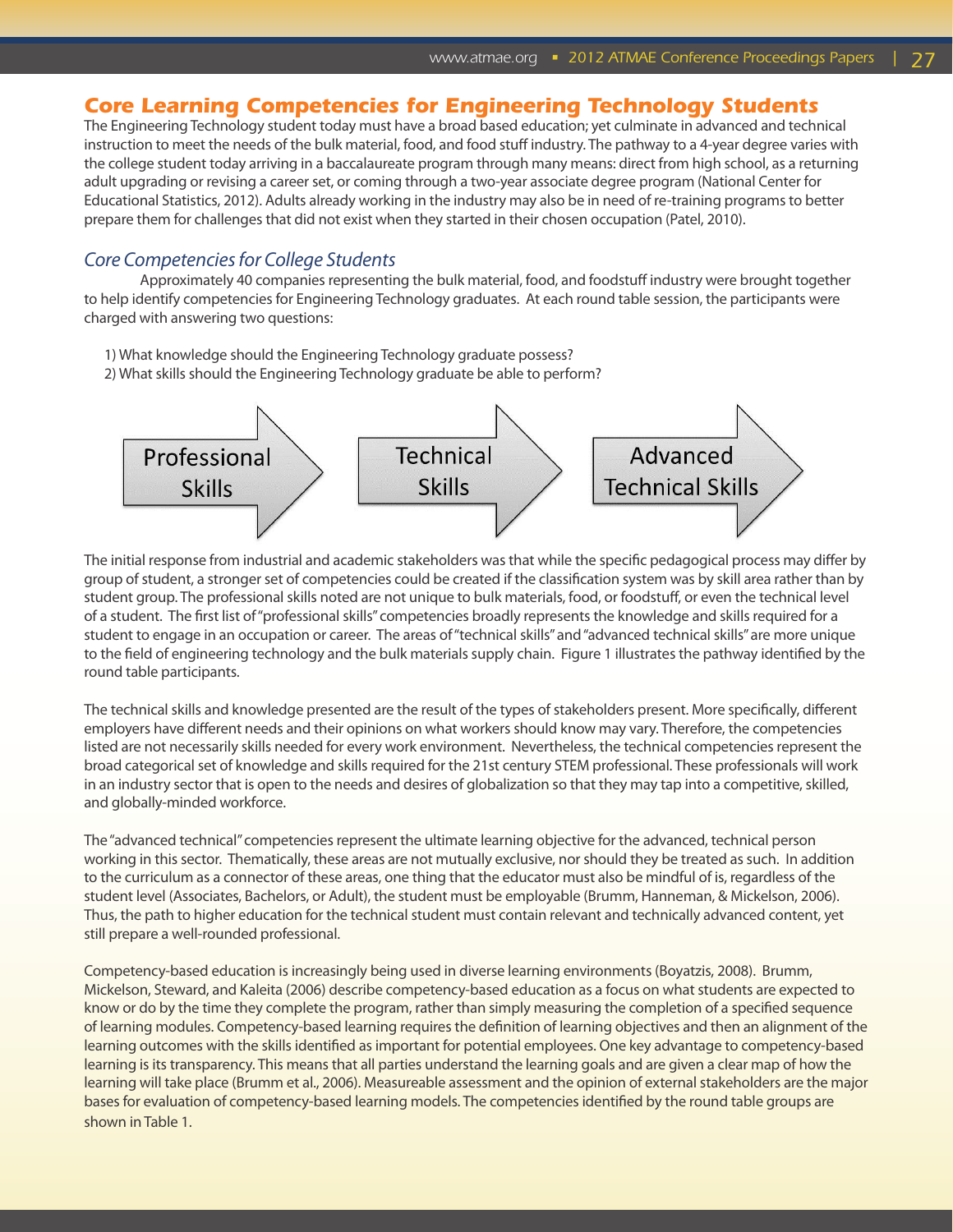## *Table 1. Engineering Technology graduate competencies for the food and foodstuff industry*

| <b>Professional Skills</b> |                                     | <b>Technical Skills</b> |                                   | <b>Advanced Technical Skills</b> |                               |
|----------------------------|-------------------------------------|-------------------------|-----------------------------------|----------------------------------|-------------------------------|
| $\bullet$                  | Passion for career                  | $\bullet$               | Automation                        | $\bullet$                        | Advanced technology &         |
| $\bullet$                  | Common sense and maturity           | $\bullet$               | Fundamental computer skills       |                                  | electronics work skills       |
| $\bullet$                  | Problem solving                     |                         | (Excel, spreadsheet)              | $\bullet$                        | Knowledge of Biologics        |
| $\bullet$                  | Managerial, supervision,            | $\bullet$               | Knowledge of industry standards   | $\bullet$                        | Lean manufacturing knowledge  |
|                            | leadership, and people skills       | $\bullet$               | Knowledge of basic statistics     |                                  | and skills                    |
| $\bullet$                  | Positive attitude and motivation    | $\bullet$               | Ability to handle biologically    | $\bullet$                        | Bioprocessing knowledge       |
| ٠                          | Business writing and                |                         | active products                   | $\bullet$                        | Microbiology knowledge        |
|                            | communication (internal and         | $\bullet$               | Workplace safety knowledge        | $\bullet$                        | CFR 21 standards knowledge    |
|                            | external)                           | $\bullet$               | Bulk processing knowledge         | $\bullet$                        | Process controls              |
| $\bullet$                  | Foreign language skills             | $\bullet$               | Social aspects of food            | $\bullet$                        | Regulations/operating systems |
|                            | Respect for international           | $\bullet$               | Food, diet, medical, and health   |                                  | and standards                 |
|                            | colleagues                          |                         | challenges of existing population | $\bullet$                        | <b>GFSI</b>                   |
| $\bullet$                  | Human resources knowledge           |                         |                                   | $\bullet$                        | <b>ISO</b> standards          |
|                            | (organizational measurement)        |                         |                                   | $\bullet$                        | KKnowledge of OSHA, EPA, IDEM |
| $\bullet$                  | Market differentiation              |                         |                                   | $\bullet$                        | Project analysis skills       |
| $\bullet$                  | Project management                  |                         |                                   | $\bullet$                        | Risk mitigation skills        |
| $\bullet$                  | <b>Business sense</b>               |                         |                                   | $\bullet$                        | <b>HACCP</b> knowledge        |
| $\bullet$                  | Advancement mentality               |                         |                                   | $\bullet$                        | Hygienic design knowledge     |
| $\bullet$                  | Willingness to relocate             |                         |                                   | $\bullet$                        | Quality management systems    |
| $\bullet$                  | Willingness to get dirty, take non- |                         |                                   |                                  | knowledge                     |
|                            | office jobs                         |                         |                                   | $\bullet$                        | Quality auditing              |
|                            |                                     |                         |                                   |                                  |                               |

## *Core Competencies for Adult Learners*

The preparation of college students normally follows a formal curriculum process, but the preparation of adults for new or changing careers has a slightly different focus. Generally, it is assumed that adult learners have a different approach to learning than secondary and post-secondary students (Cranton, 2006). The typical adult learner tends to be more self-directed than college-aged students and learning may be more voluntary than is the case in other learner groups (Cranton, 2006). Adults commonly enjoy sharing their experiences in a practical discussion format, where useful, applicable and relevant information is presented (Cranton, 2006; Knowles, 1980). Additionally, using the past experiences of adults in the learning has proven to be a very effective way of engaging adult learners in the course content (Dollisso & Martin, 1999). For this reason, many opportunities for discussion, open-ended questions and reflection on past experience and behaviors were integrated into the learning modules designed for adult learners.

Three major components were used in the initial development and modification of adult student core learning competencies. The first means of evaluation were the existing needs of the bulk material supply chain system. Published literature provided the biggest portion of the information used to identify the needs of bulk material supply chain. Based on the literature reviewed, several needs emerged. These include: a systemic approach to identifying risks, an enhanced communication system linking all parts of the supply chain, and a cost effective method to encourage industry adoption (Foster, 2006; Laux & Hurburgh, 2010; Thakur & Hurburgh, 2009; Thakur et al., 2009).

The second component used in the development of core learning competencies for adult students was the review and critique of competencies and course content by a panel of industry experts. Kingman et al. (2005) have found expert panels to be an effective and cost-effective tool for defining curricular content in several work environments. The use of expert groups has been found to promote problem identification, the formulation of ideas, and the development of strategies (Kingman et al., 2005). All are positive actions in the development of a relevant and updated curriculum in bulk material supply chain system, particularly for adult learners.

The final piece of feedback was generated by students who participated in the learning courses and workshops, which have been offered since the spring of 2010. The student feedback was integrated into future course and workshop offerings to better align the course and workshop offerings with the needs of the participants. The effectiveness of the curriculum was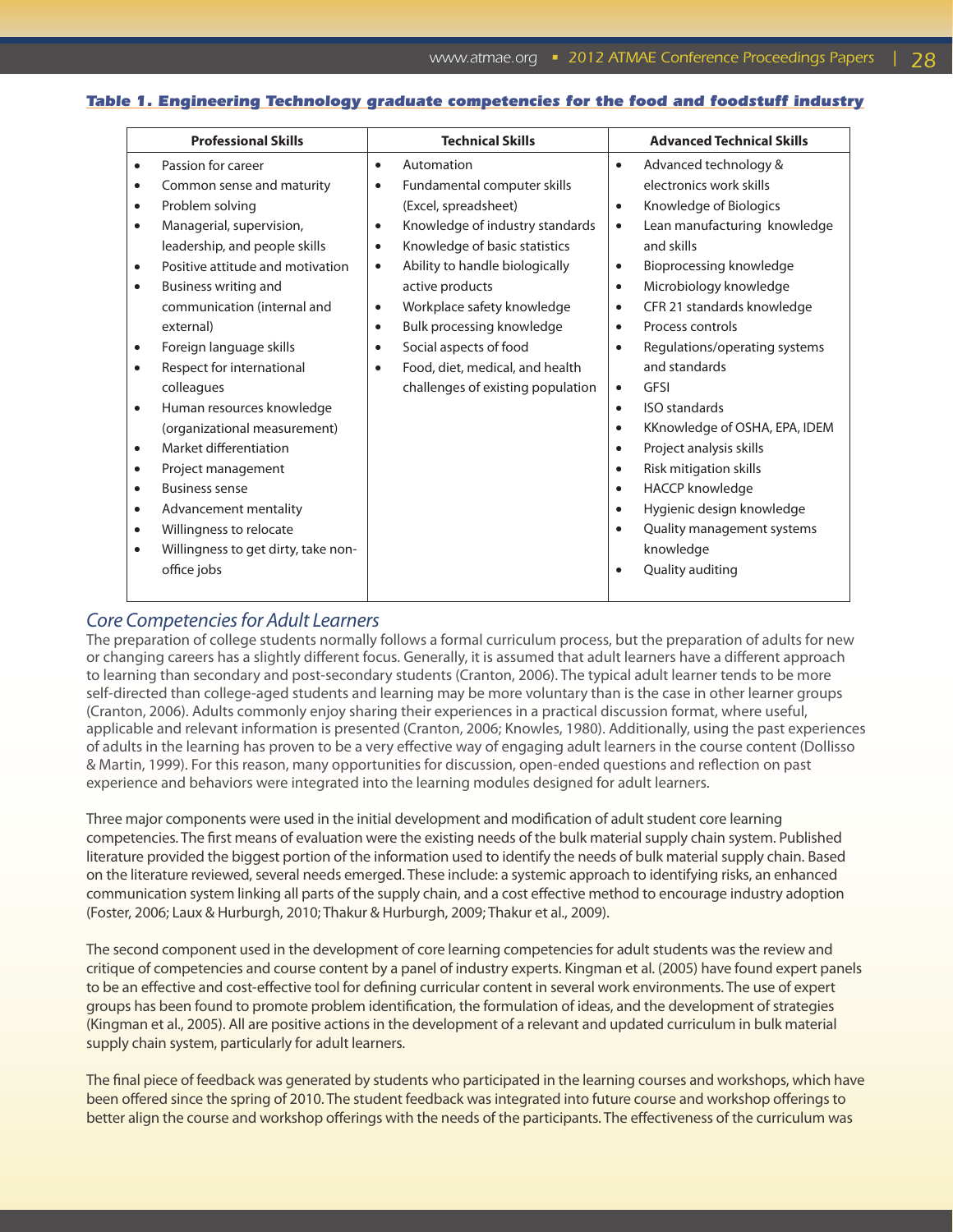evaluated using Kirkpatrick and Kirkpatrick's 4-Level Evaluation System (Kirkpatrick & Kirkpatrick, 2007). The full evaluation of the curriculum delivered for adult learners in 2010 and modifications made to the 2011 as the result of student evaluations are discussed in greater detail by Mosher, Freeman, & Hurburgh (2011).

## *Implications for Engineering Technology*

The field of engineering technology has the potential to address several long-term needs of the bulk material supply chain. Based on the needs and learning competencies identified by academic and industrial professionals in the field of processbased supply chains and engineering technology, the field is poised to assume a leadership role in preparing professionals to take on the challenges of the 21st century global bulk material, food, and foodstuff system.

With the use of tools such as statistical process control, quality management, and information systems management, engineering technology professionals can begin to address the systemic challenges of the bulk material supply chain, from a global, national, and regional perspective. Although this direction represents a new role for engineering technology graduates, the field is well-positioned to move in this direction.

## *References*

- Anderson, N. (2009). Risk-based process development: The food safety objective approach. *Resource: Engineering and Technology for a Sustainable World*, January/February, 12-13.
- Association of Technology, Management, and Applied Engineering. (2009). 2009 Accreditation Handbook. Ann Arbor, MI: ATMAE. Accessed July 1, 2012 from: http://atmae.org/accred/2009%20Accreditation%20Handbook%20web%20No%20Sectio ns%201-4.pdf
- Bertolini, M., Bevilacqua, M., & Massini, R. (2006). FMECA approach to product traceability in the food industry. *Food Control*, 17(2), 137-145.
- Bourne, M.C. (2004). Selection and use of postharvest technologies as a component of the food chain. *Journal of Food Science*, 69(2), CRH 43-CRH46.
- Boyatzis, R. E. (2008). Competencies in the 21st century. *Journal of Management Development*, 27(1), 5-12.
- Brumm, T.J., Hanneman, L.F. & Mickelson, S.K. (2006). Assessing and developing program outcomes through workplace competencies. *International Journal of Engineering Education*, 22(1), 123-129.
- Brumm, T.J., Mickelson, S.K., Steward, B.L., & Kaleita, A.L. (2006). Competency-based outcomes assessment for agricultural engineering programs. *International Journal of Engineering Education*, 22(6), 1163-1172.
- Callahan, R.N., Amos, S.J. & Strong, S.D. (2004). Enhancing entry level skills in quality assurance: An industry perspective. *Journal of Industrial Technology*, 20(4), 1-6.
- Callahan, R.N. & Strong, S.D.(2004). A comparison of industrial and academic perceptions of quality control education. *Journal of Technology Studies*, 30(4), 45-54.
- Cranton, P. (2006). *Understanding and Promoting Transformative Learning*: *A Guide for Educators of Adults. Jossey-Bass:* San Francisco, CA.
- Dillisso, A. & Martin, R.A. (1999). Perceptions regarding adult learners' motivation to participate in educational programs. *Journal of Agricultural Education*, 40(4), 36-46.
- Foster, S.T., Jr. (2008). Towards an understanding of supply chain quality management. *Journal of Operations Management*, 26(4), 461-467.
- Harris, G. (2009, March 26). Investigators find source of many foods untraceable. *New York Times*. Accessed on October 13, 2009 from [http://](http://www.nytimes.com/2009/03/26/health/policy/26fda.html) [www.nytimes.com/2009/03/26/health/policy/26fda.html](http://www.nytimes.com/2009/03/26/health/policy/26fda.html)
- Hurburgh, C.R. & Lawrence, J.D. (2003). The need for QMS. *Resource: Engineering and Technology for a Sustainable World*, 10(9), September 2003, 29.
- Kingman, D.M., Yoder, A.M., Hodge, N.S., Ortega, R., & Field, W.E. (2005). Utilizing expert panels in agricultural safety and health research. *Journal of Agricultural Safety and Health*, 11(1), 61-74.
- Kirkpatrick, D.L. & Kirkpatrick, J.D. (2007). *Implementing the four levels: A practical guide for effective evaluation of training programs*. Berrett-Koehler Publishers, Inc.: San Francisco, CA
- Knowles, M. (1980). *The Modern Practice of Adult Education: From Pedagogy to Andragogy.* New York, NY: Cambridge.
- Laux, C.M. (2007). The impacts of a formal quality management system: A case study of implementing ISO 9000 at Farmer's Cooperative Company, Iowa. Unpublished doctoral dissertation, Iowa State University. Dissertation Abstracts International B68/07.
- Laux, C.M. & Hurburgh, C.R. (2010). Using quality management systems for food traceability. *Journal of Industrial Technology*, 26(3).
- Laux, C., Mosher, G., & Hurburgh, C. (2008). Using quality management systems to meet food traceability requirements of the Bioterrorism Act of 2002. 2008 Conference Proceeding Papers for the National Association of Industrial Technology. 81-87. Accessed July 16, 2012 from:<http://atmae.org/conven/NAIT2008ConfPapers.pdf>